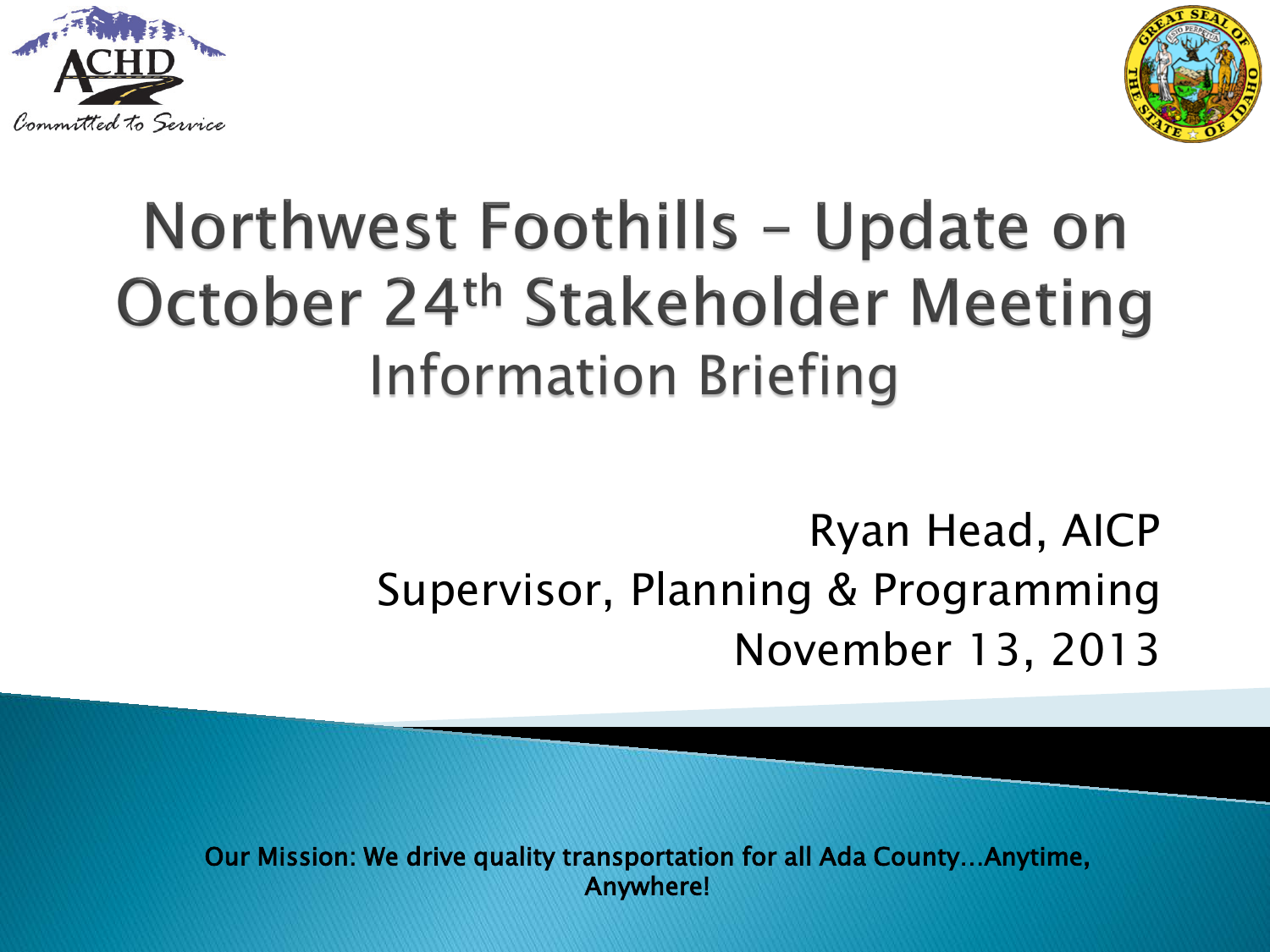

# Agenda



- Update on Stakeholder Meeting #1
- $\triangleright$  Introduction to Stakeholder Meeting #2
- City of Eagle Letter October 29, 2013
- Ongoing Challenges
- Next Steps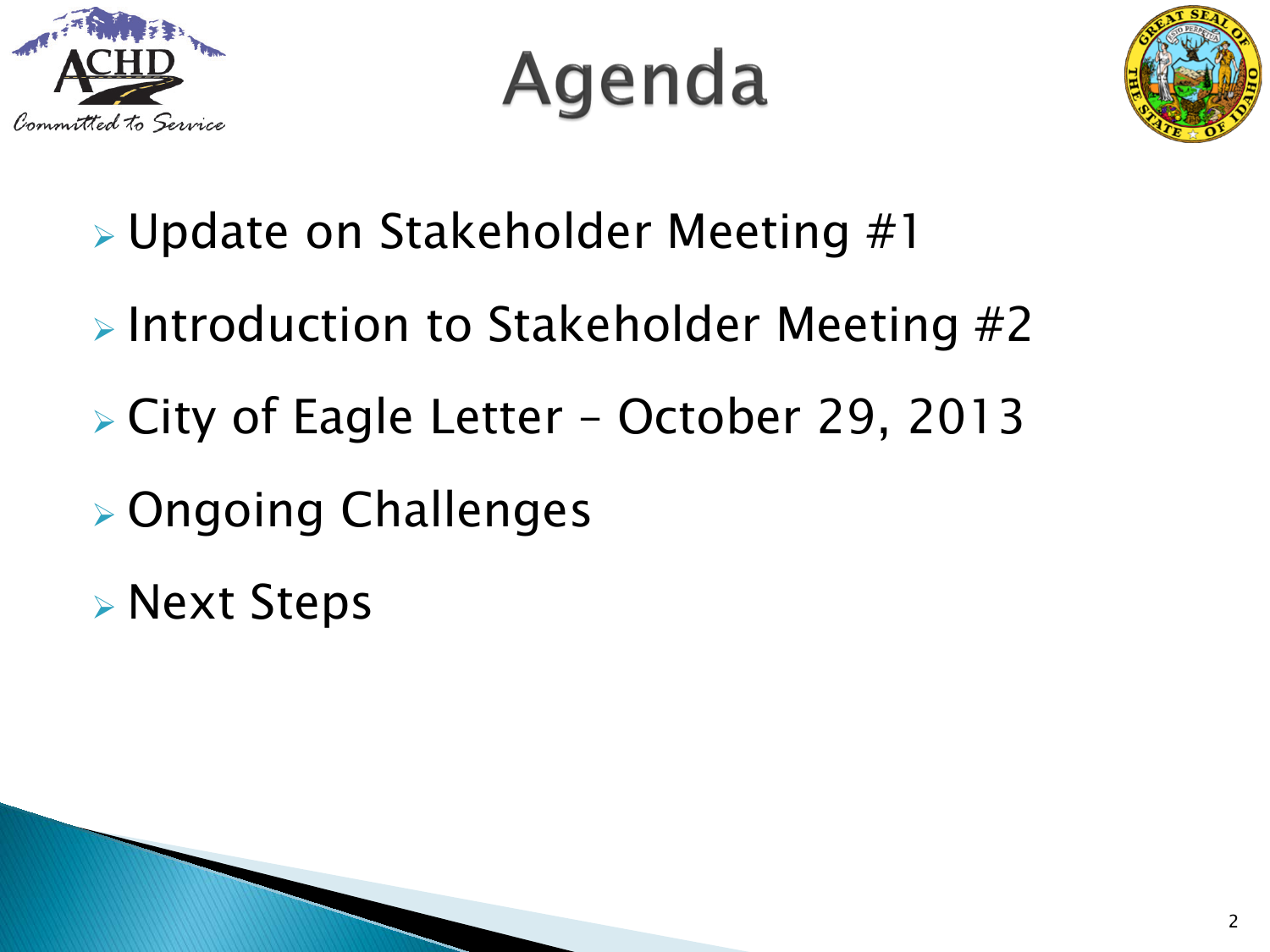



| <b>Stakeholder</b>              | <b>Attendance at Meeting #1</b>   |
|---------------------------------|-----------------------------------|
| John Franden, ACHD              | Attended                          |
| Jim Reynolds, Eagle             | $2nd$ Half                        |
| Mary Defayette, Eagle           | <b>Did Not Attend</b>             |
| John Grasser, Eagle             | $1st$ Half                        |
| Dave Case/Jim Tibbs, Ada County | <b>Staff Substitute</b>           |
| Nathan Mitchell, Star           | <b>Did Not Attend</b>             |
| <b>Jim Carpenter, ITD</b>       | <b>Staff Substitute</b>           |
| <b>Steve Purvis, NACFA</b>      | <b>Sent Substitute</b>            |
| <b>Teri Murrison, Resident</b>  | Added for 2 <sup>nd</sup> Meeting |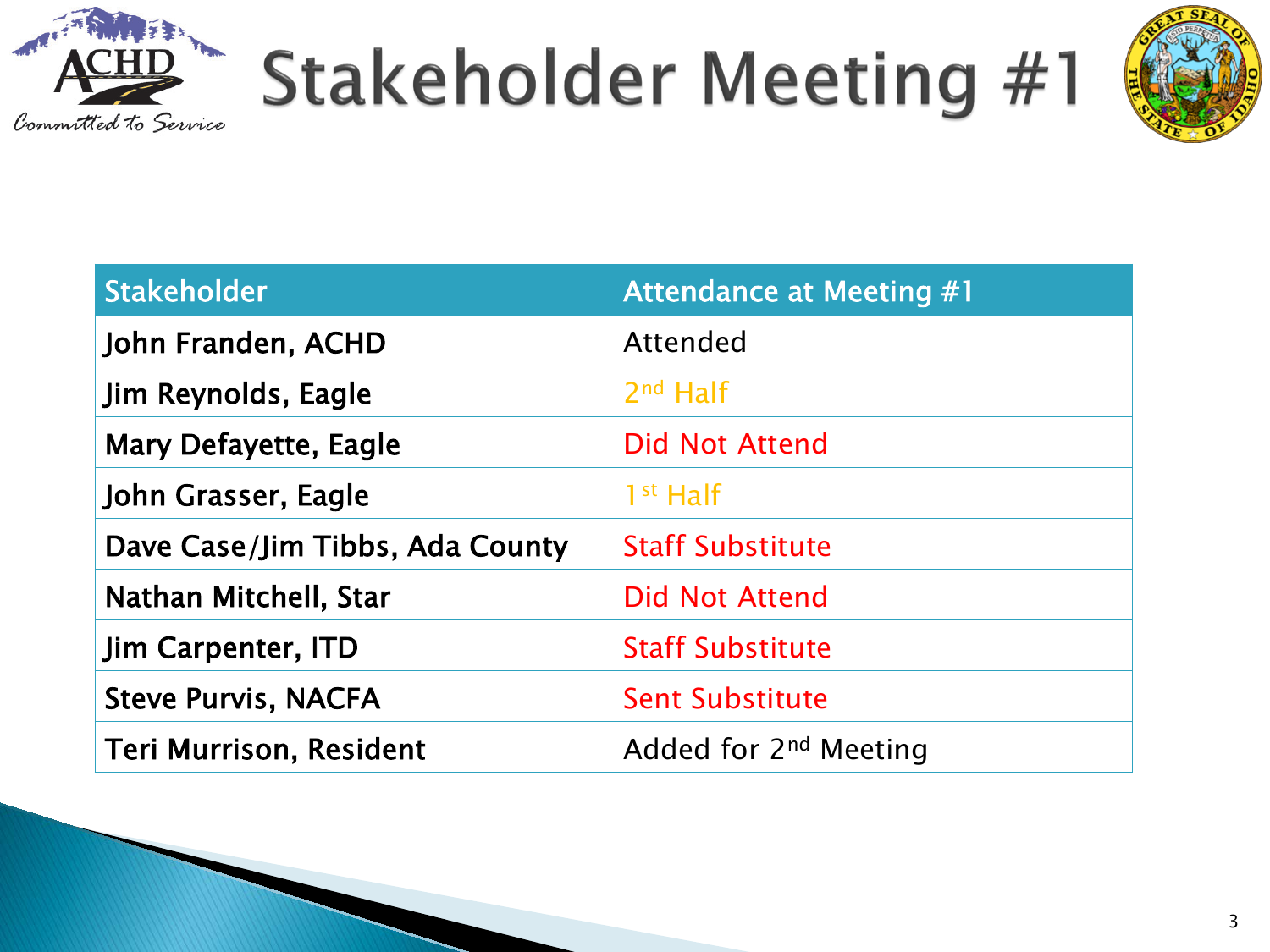



### Committee Purpose

- Review the data for Beacon Light Road
- $\triangleright$  Review options for accommodating future projected traffic demand along the Beacon Light Road corridor
- Form an implementable action recommendation for the City, County, ITD and ACHD for approval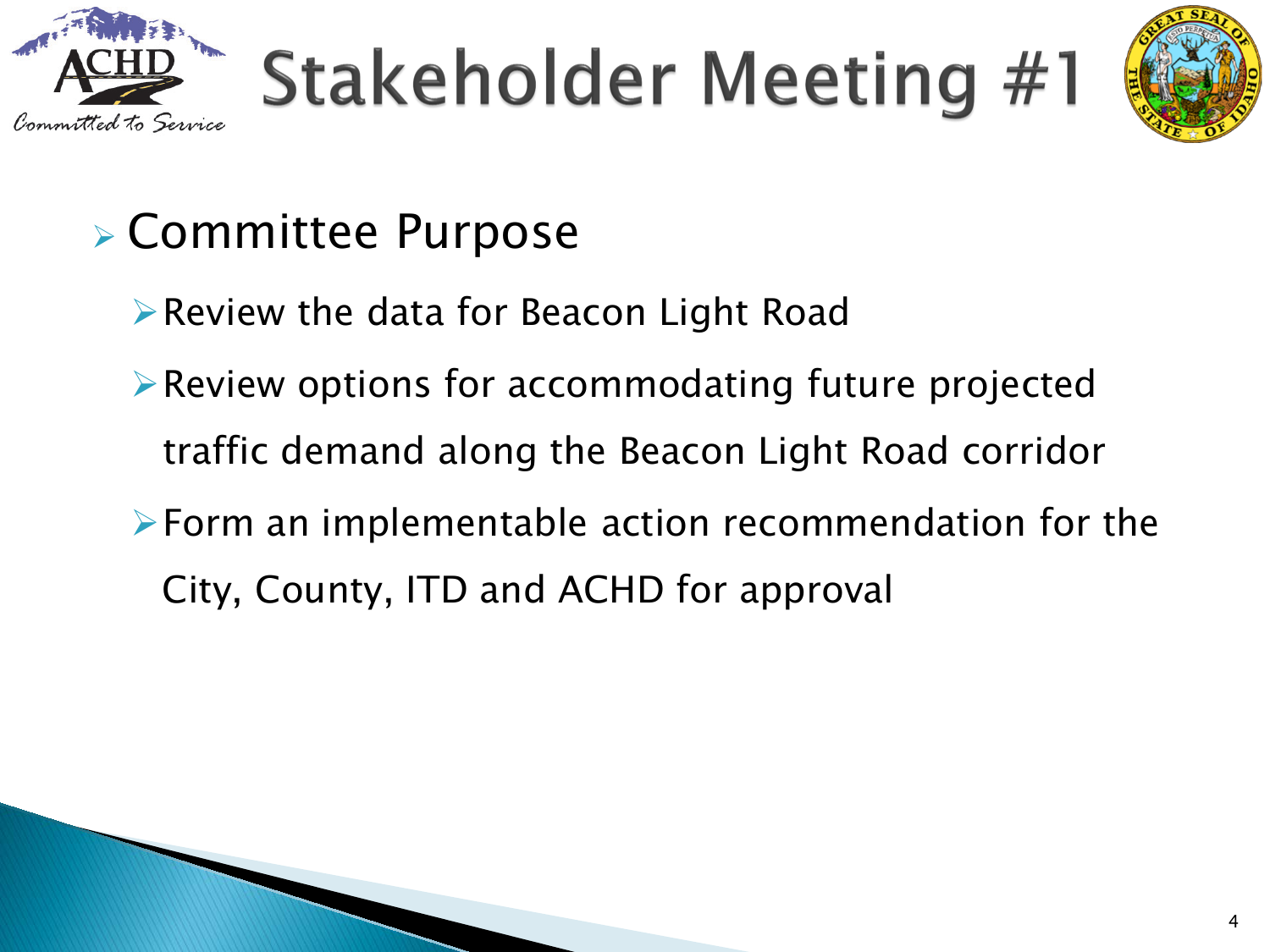



### Questions Answered

- What is the future demand on Beacon Light Road and what is its source?
- Can reductions in land development allow Beacon Light to only be widened to 3-lanes?
- Can widening of SH-44 allow Beacon Light to only be widened to 3-lanes?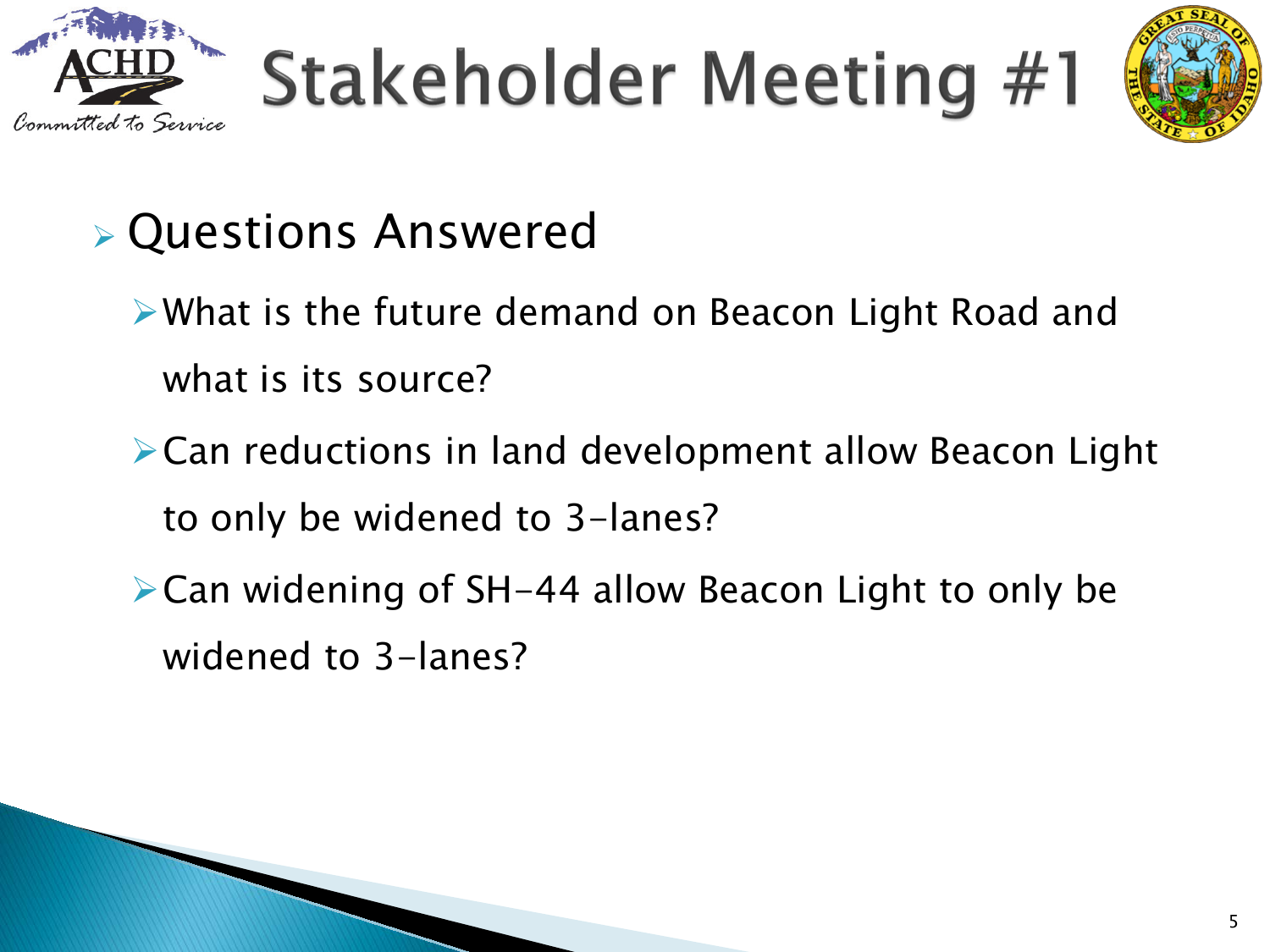

# **Beacon Light Demand**



There is a lot of growth projected for northwest Ada County identified by the Cities' plans and adopted by the COMPASS.

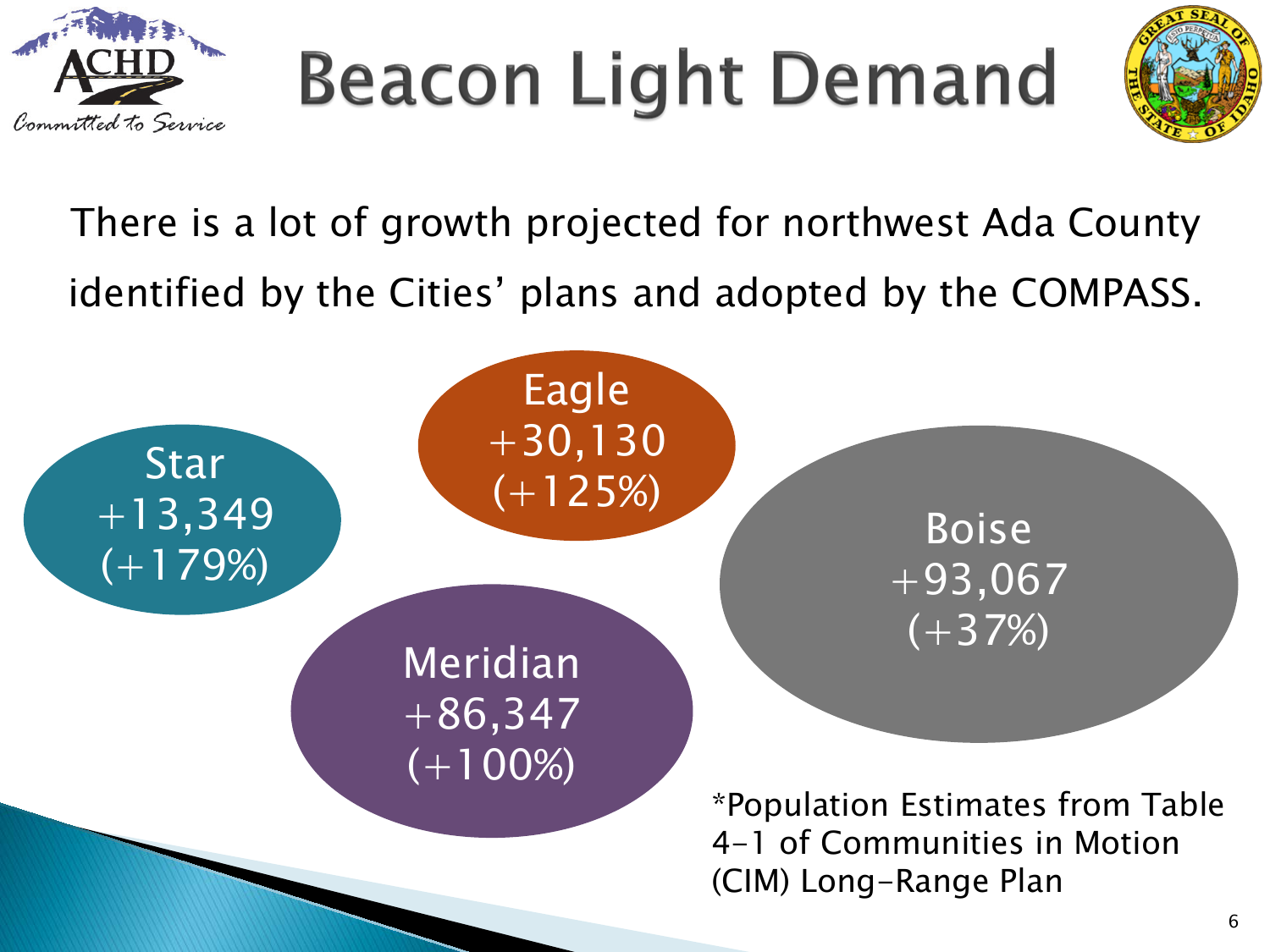

**Beacon Light Demand** 



### Most of Eagle's projected population growth is around Beacon Light

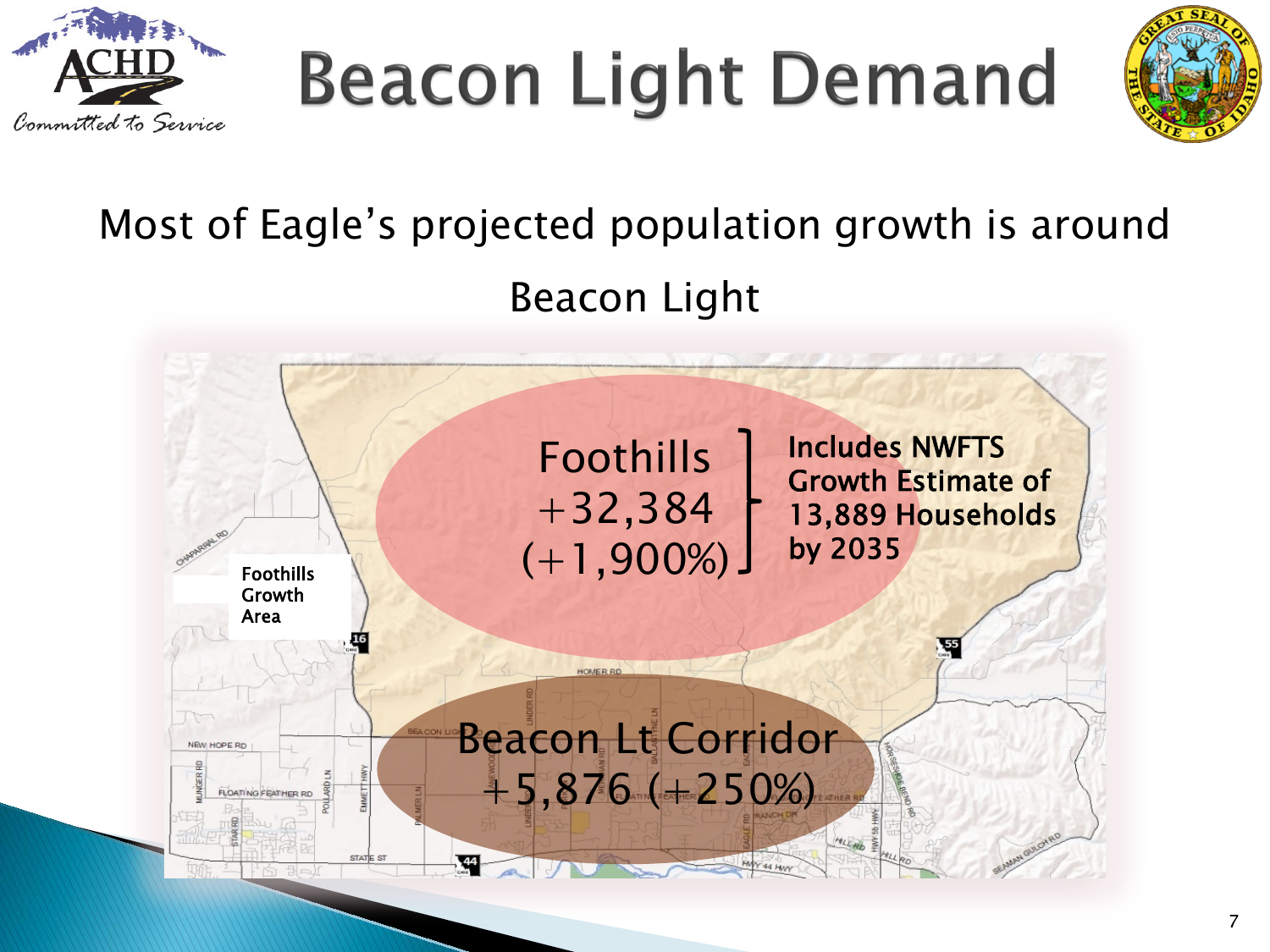



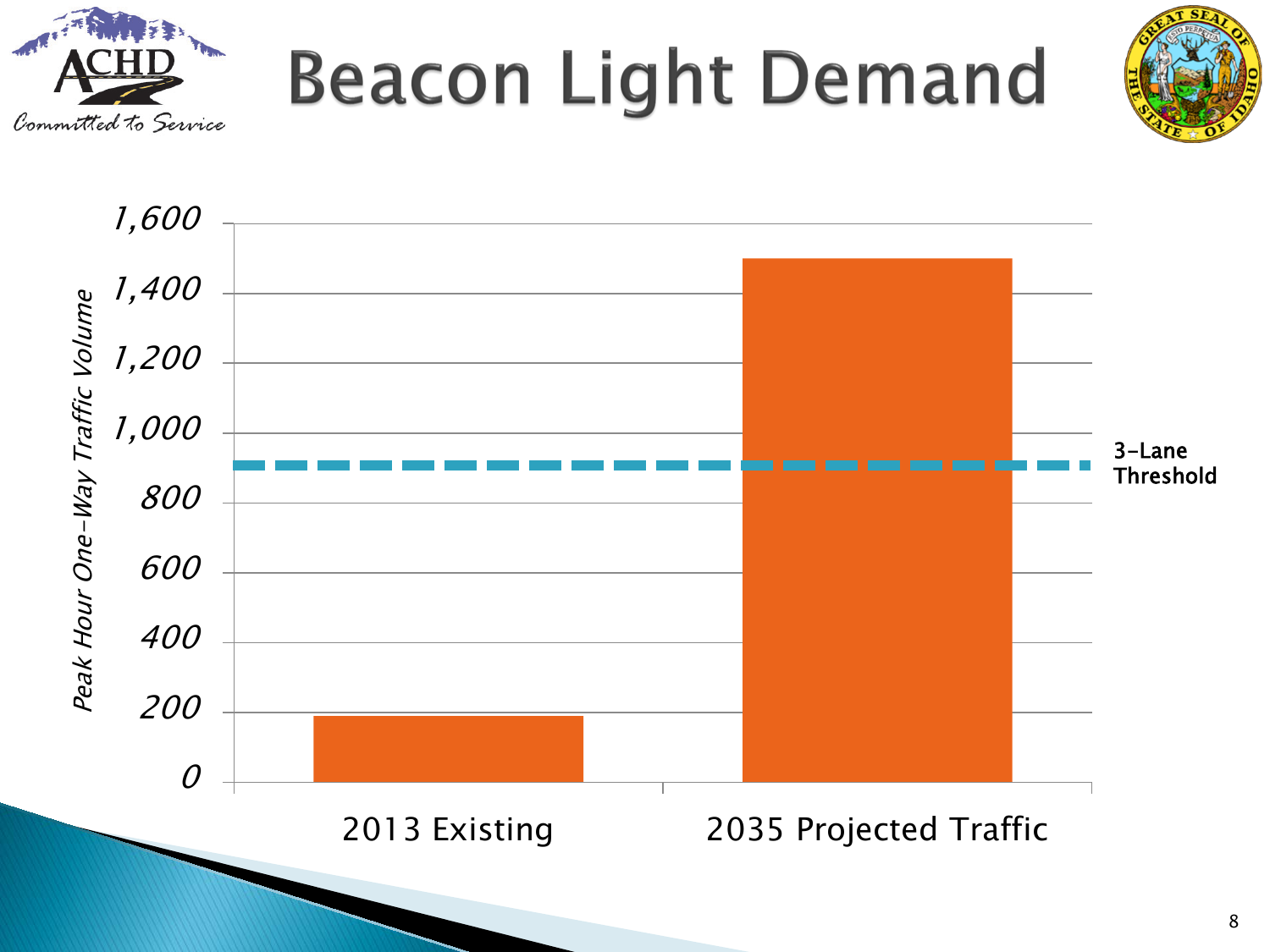

# **Impact of Land Use Reduction On Traffic Demand**



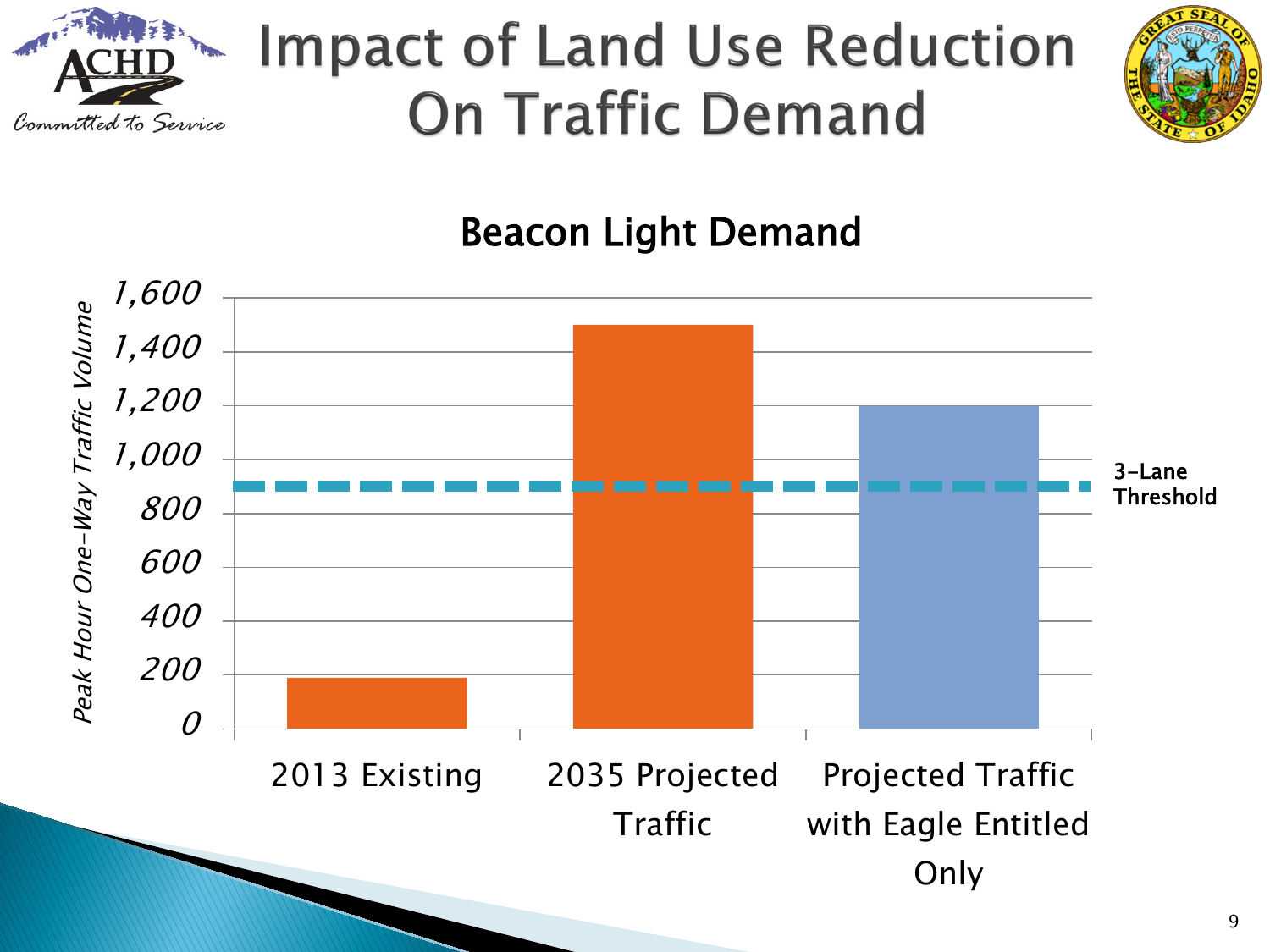

## Impact of SH-44 Widening **On Traffic Demand**



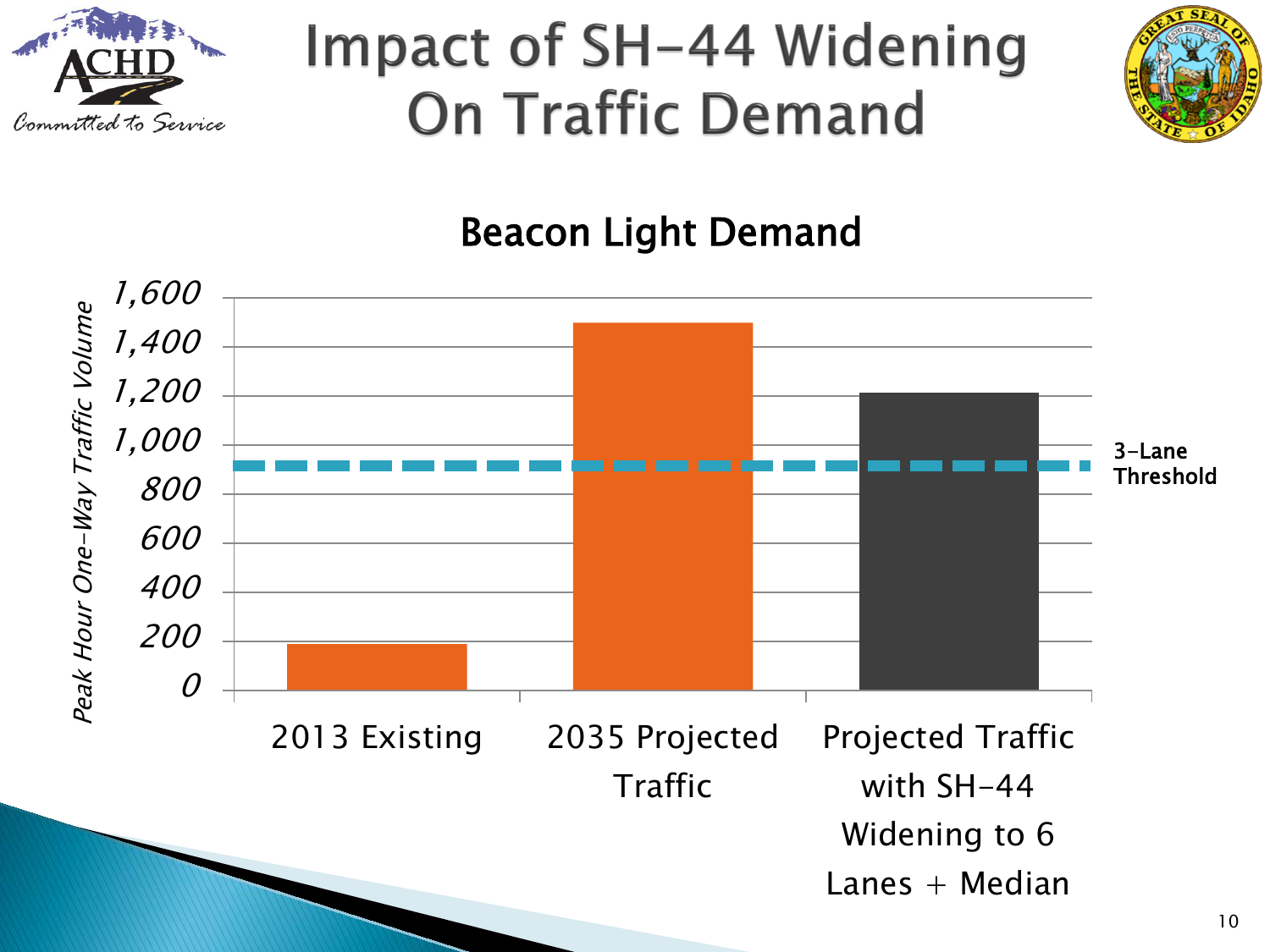

### Impact of SH-44 Widening + **Land Use Reduction On Traffic Demand**



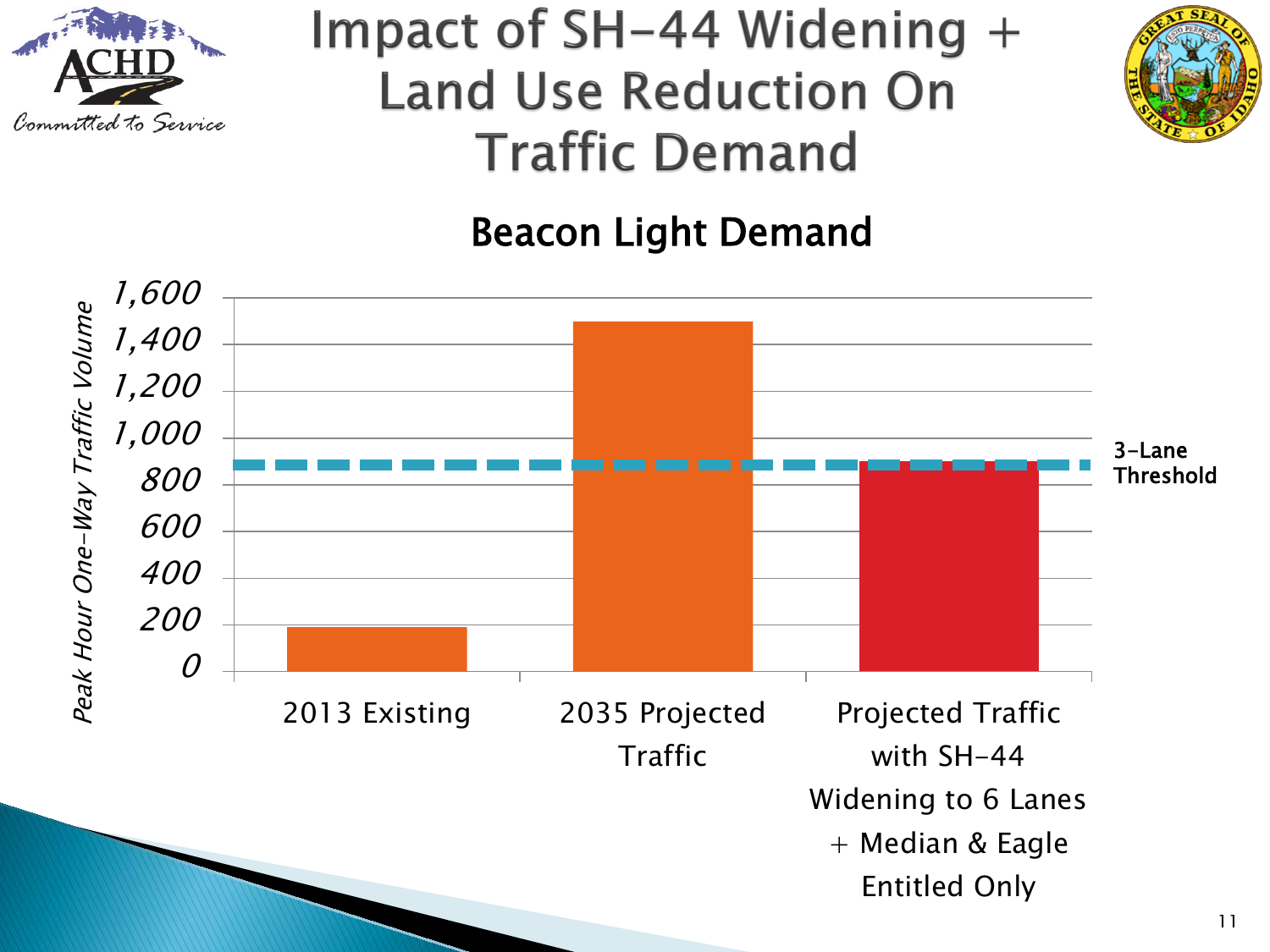

# **Committee Comments**



- $\triangleright$  Look at impact of:
	- ▶ A new east-west road to the north of Beacon Light Extending SH-16 to I-84
- $\triangleright$  Bring back alternative design options that fit the rural nature of Beacon Light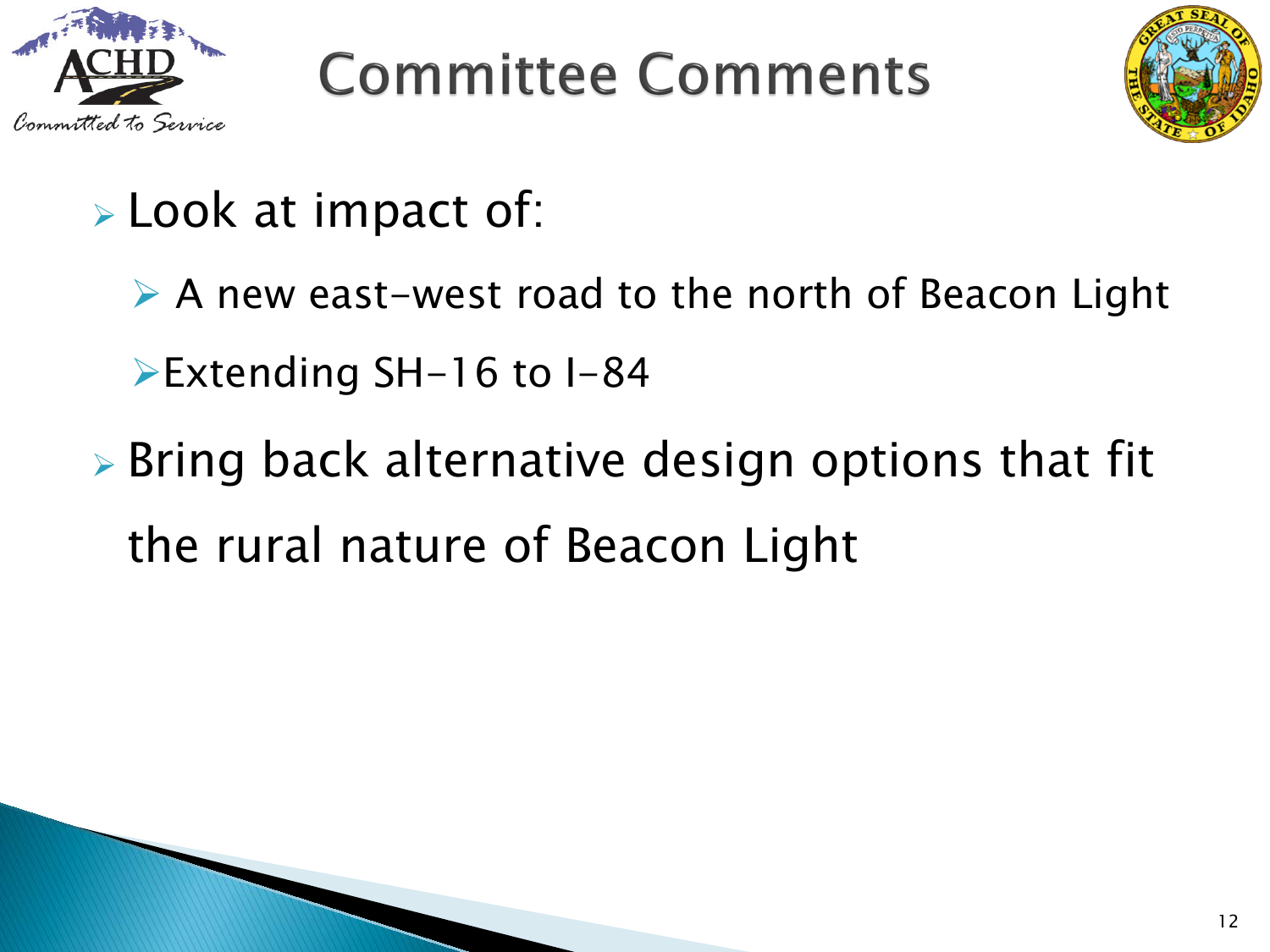

## **Take Aways**



### $\triangleright$  City of Eagle

 $\triangleright$  There is a regional demand for the roadway.

 $\triangleright$  The City alone cannot cut back enough growth to keep Beacon Light from eventually needing 5-lanes.

#### $\triangleright$  ITD

 $\triangleright$  Regional growth and limited east-west alternatives. 6-lanes alone on SH 44 does not keep Beacon Light from eventually needing 5-lanes.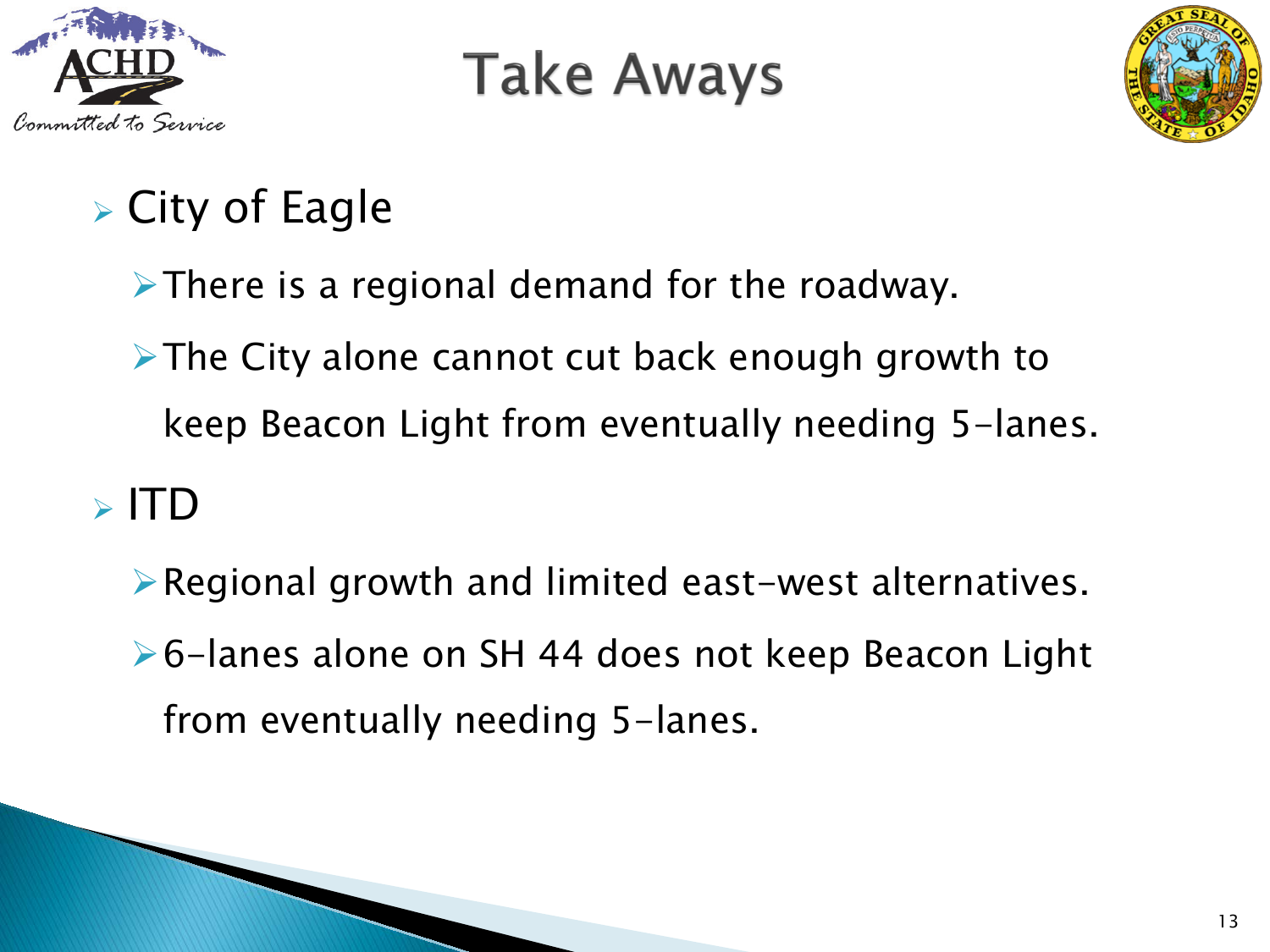



- What we will be presenting:
	- An east-west road from SH 16 to SH 55 aligning with Homer may sufficiently reduce demand on Beacon Light to keep it at 3-lanes.
		- Would be very expensive and have substantial property impacts.
	- $\triangleright$ SH-16 Extension to I-84 (not the full expressway), with a 6-lane SH 44, does not solve the problem. Design ideas for a potential 5-lane Beacon Light.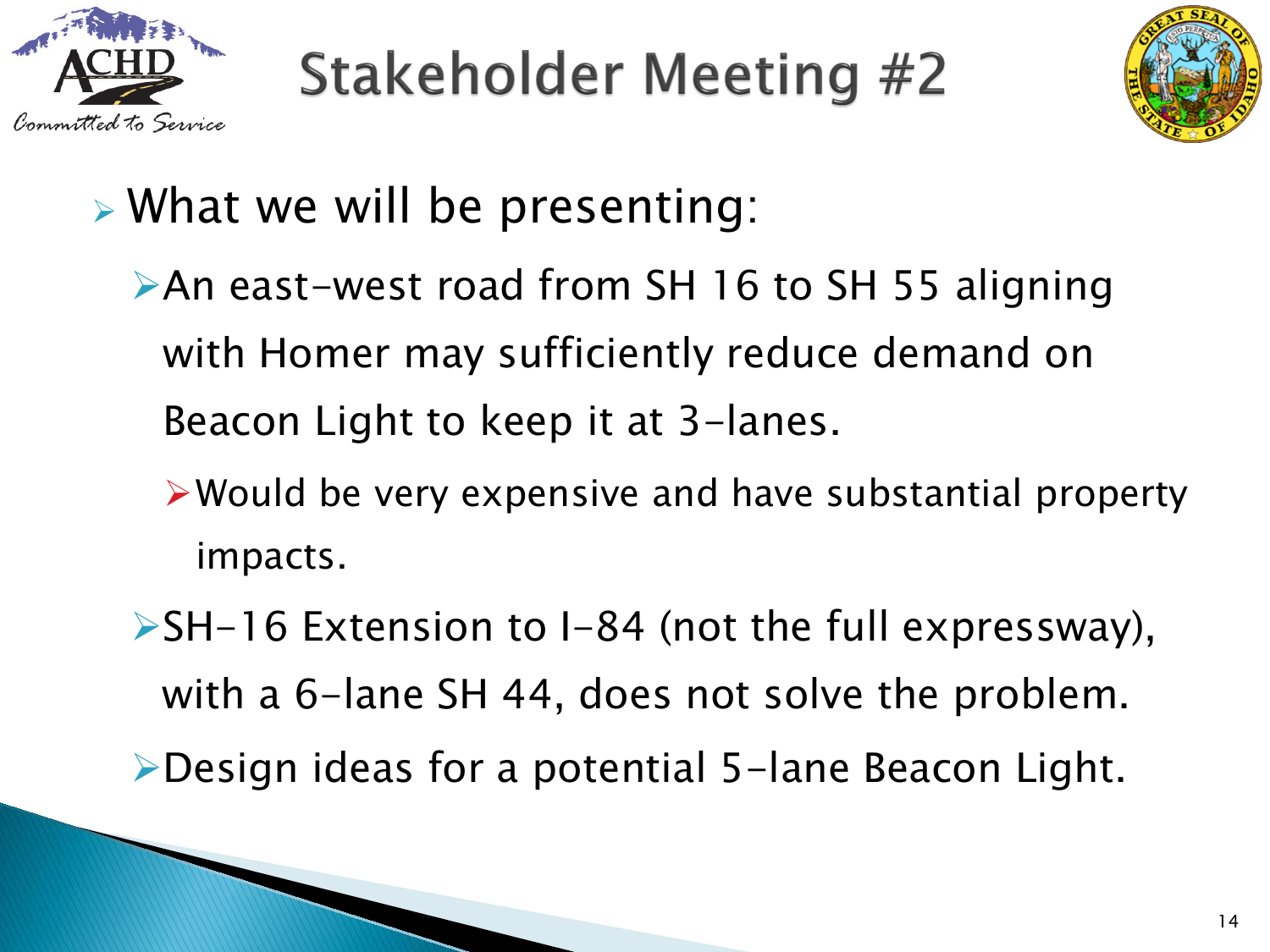



- Remaining Options to Accommodate Demand
	- ▶ Provide for Future Demand on Beacon Light
		- $\triangleright$  Preserve for 5-lanes and build when needed (\$35 million CIP estimate)
			- $\triangleright$  Design options
	- Limit Beacon Light Expansion to 3-lanes
		- $\triangleright$  Build new road north of Beacon Light, south of the foothills. (\$81-\$101 million estimated cost)
		- Limit growth in Eagle to what is entitled and ITD build SH-44 to 6 lanes  $+$  median (\$117 million estimated cost)
		- Full build out of the State System (Central Valley Expressway & 6 lanes on SH44 and US 20/26) (\$1 billion approximate cost)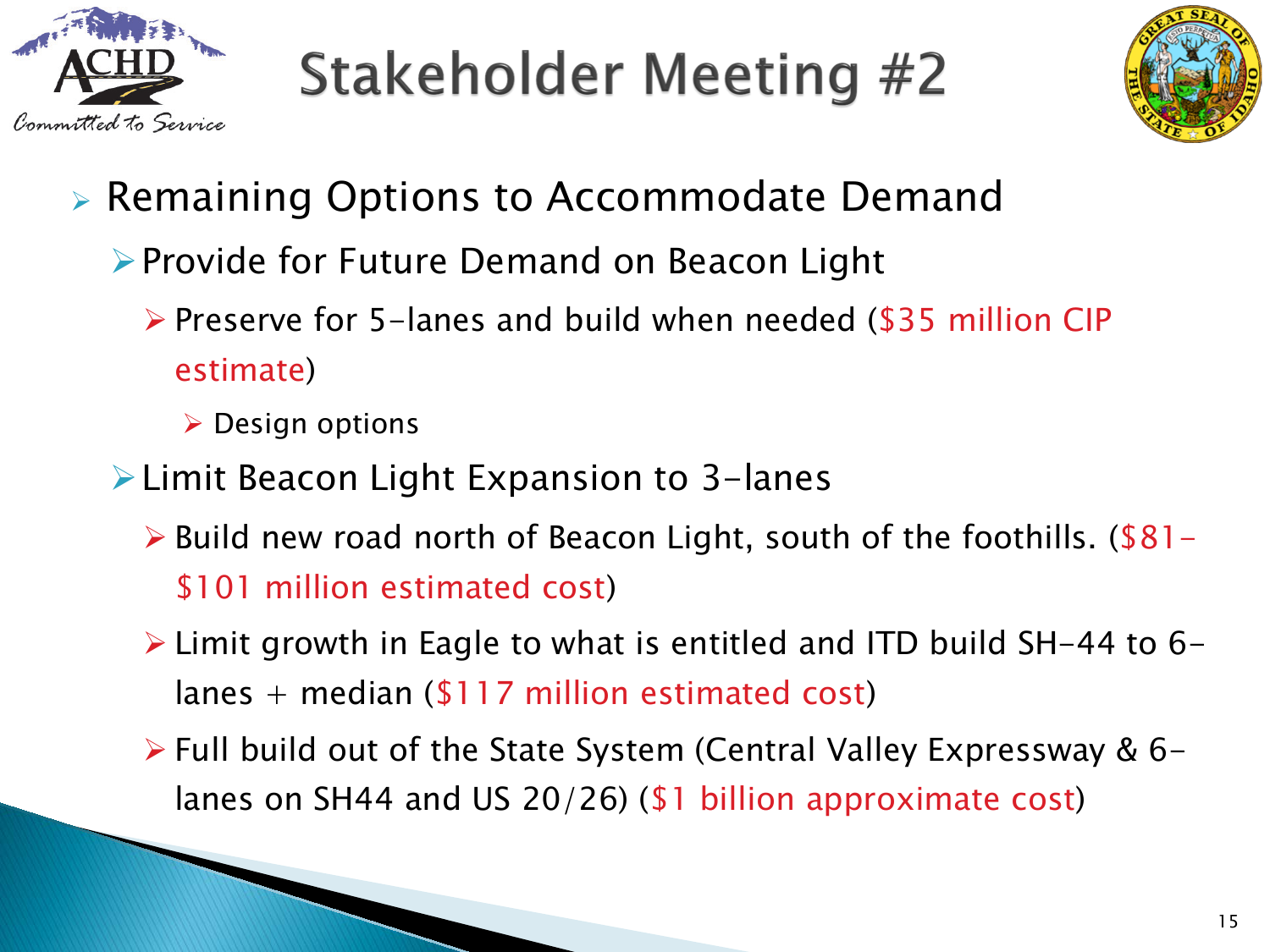

**City of Eagle Letter** 



#### Letter dated October 29, 2013:

"The City wishes to reiterate the we are not opposed to the "preservation" of right-of-way along Beacon Light road for a future 5-lane section…With that said, the City wishes to retain a Beacon Light as a 3 lane section as long as possible.

[Emphasis added]

 Current Recommendation in Update – Preserve for 5-lanes but keep at 2-lanes as long as possible.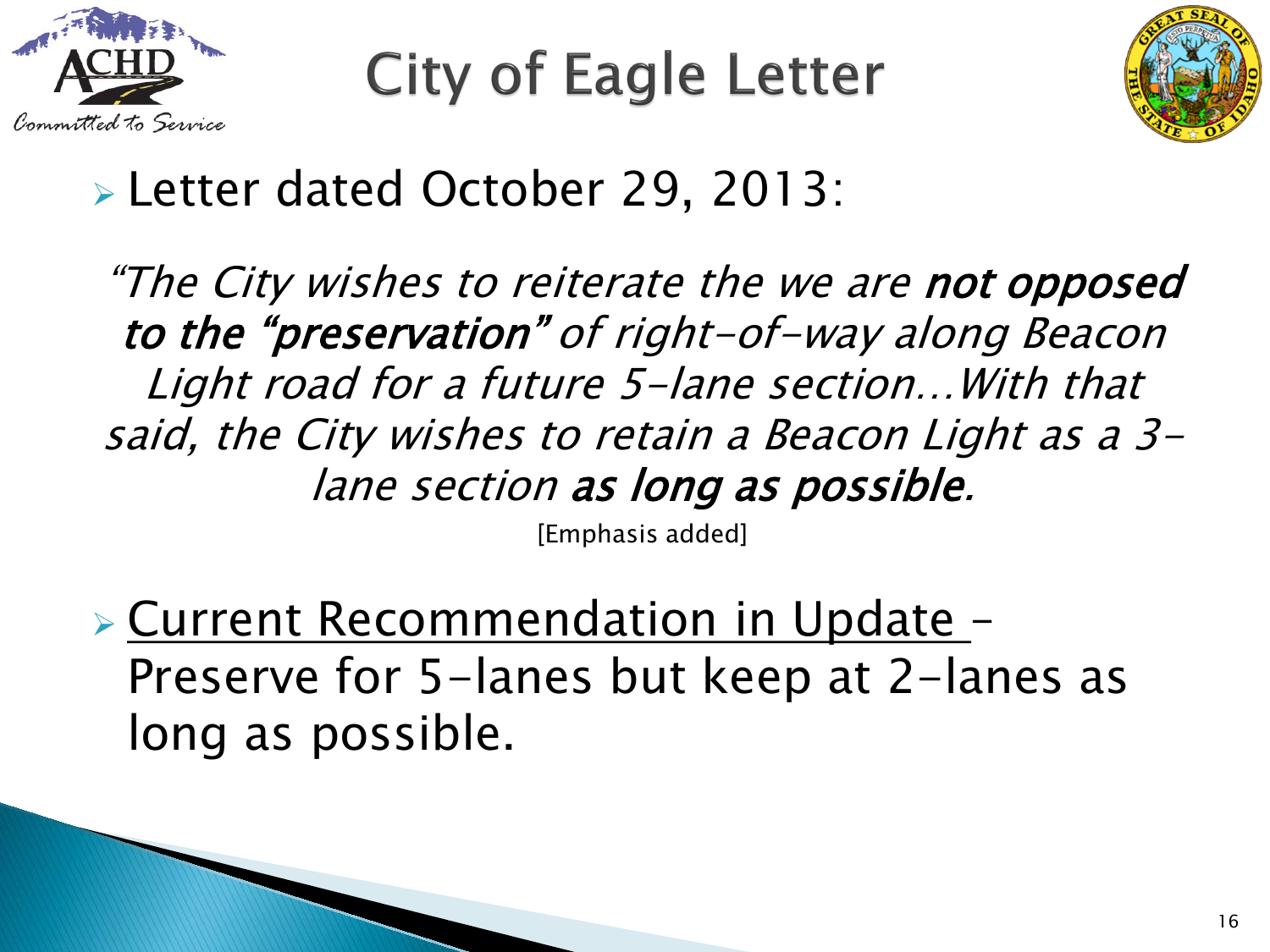

**Ongoing Challenges** 



### $\triangleright$  Public opposition to a future 5-lanes

Stakeholder attendance